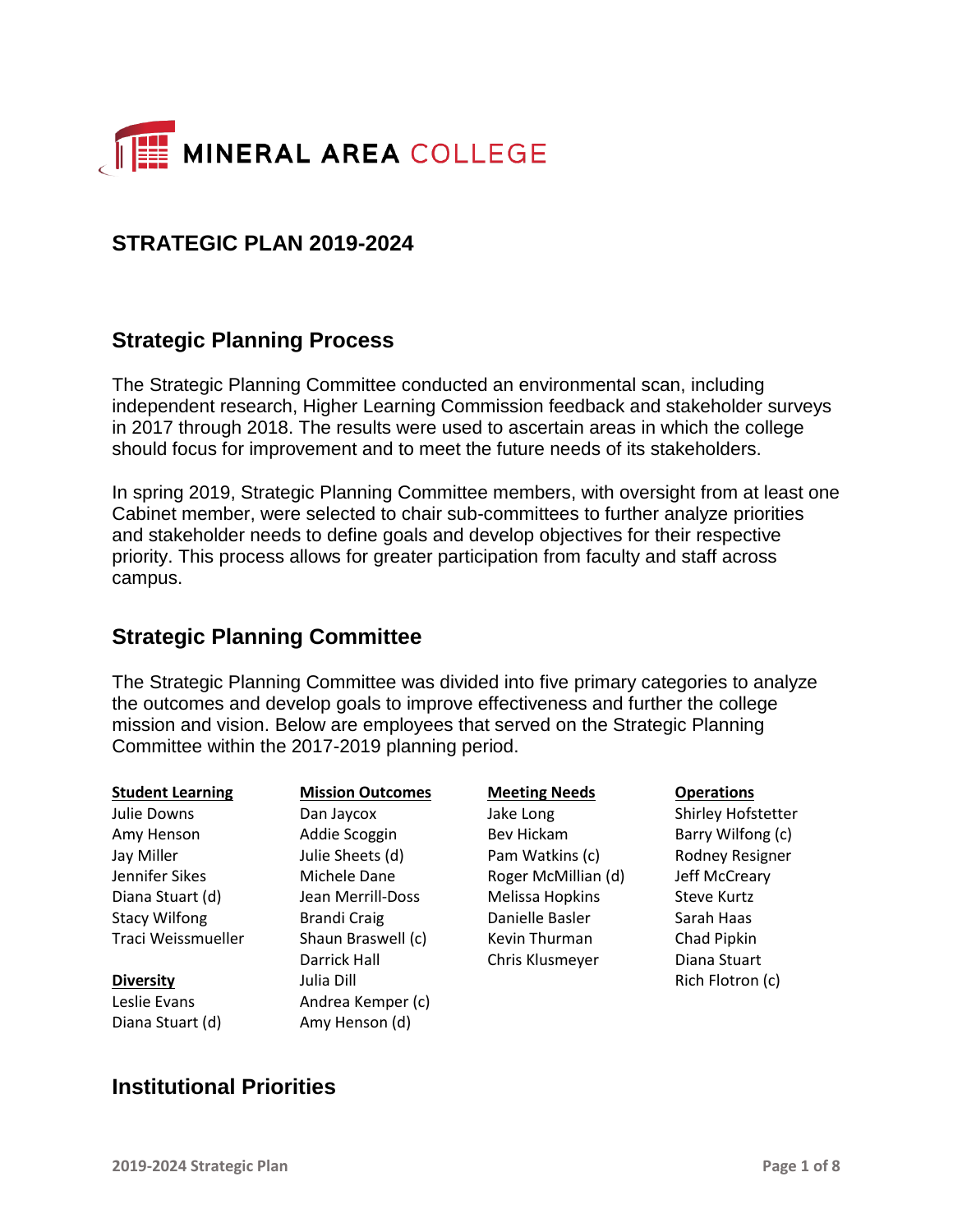- **Meeting Community Needs**
- **Elevating Our Diverse and Inclusive Environment**
- **Assessing Student Learning**
- **Improving Operational Effectiveness**
- **Maximizing Mission Outcomes**

### **Priority: Meeting Community Needs**

Mineral Area College's vision is to be recognized as an innovative and significant education institution that encourages and helps individuals, businesses, and organizations achieve their educational goals and that serves as a resource for community and cultural enrichment. In support of these ideals, the college is committed to determining stakeholder needs and providing innovative and alternative pathways for meeting those needs while retaining quality and affordability.

## **GOALS**

**1. Meet the diverse and evolving needs of employer and community stakeholders.**

#### **Objectives**

A. Develop a formalized procedure for assessing long-term and short term workforce training needs of the service region.

- B. Develop a training consortium for service sector and small businesses.
- C. Develop an advisory committee for community education.
- **2. Create alternate pathways for earning college credit or industry-recognized credentials that help stakeholders achieve educational goals.**

#### **Objectives**

A. Explore and offer alternative methods of instructional delivery, including greater use of technology and non-traditional service locations.

B. Expand credit for prior learning options.

C. Expand stackable credential offerings and create academic maps to improve student progression through degree plan.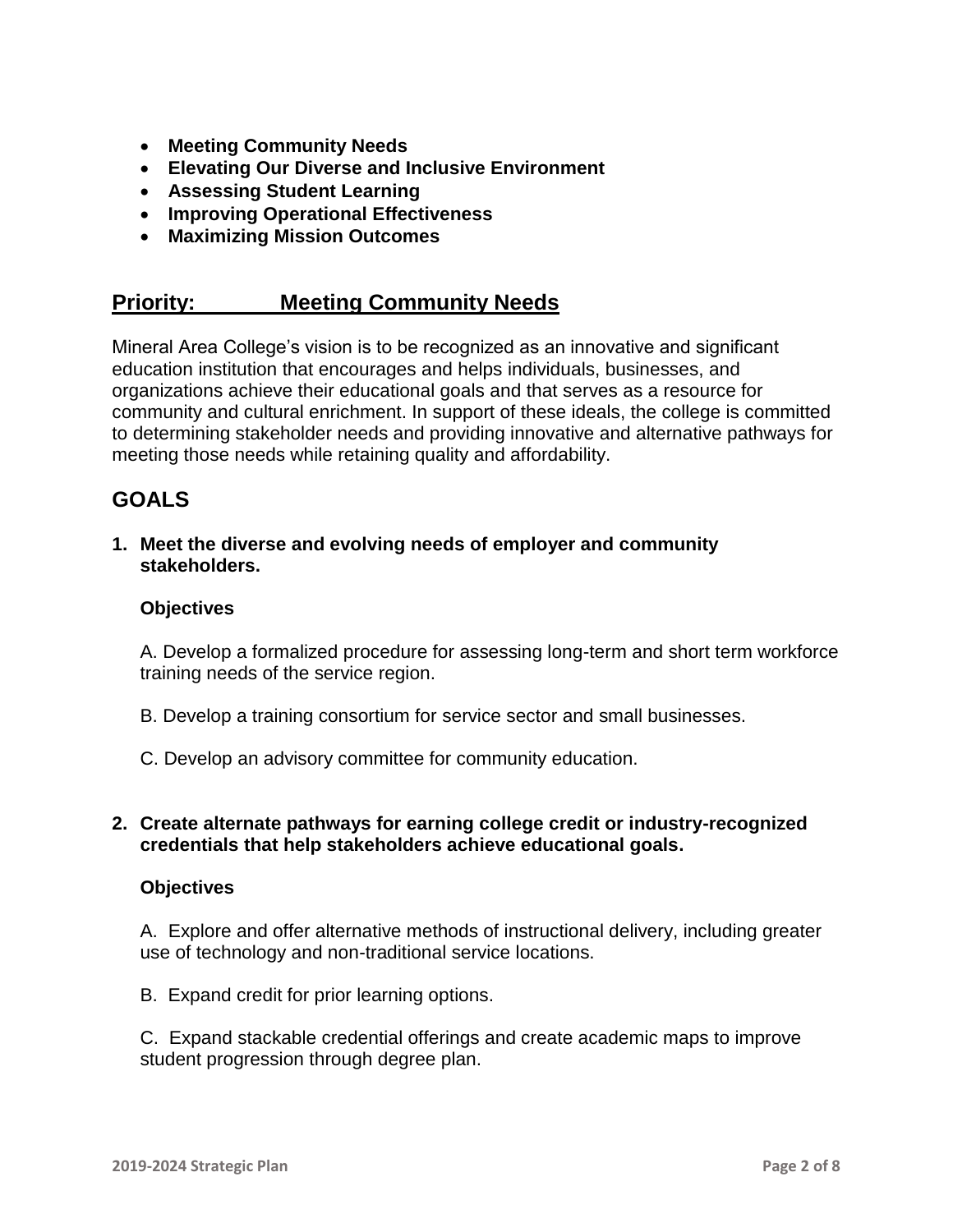**3. Increase Mineral Area College Foundation resources and partnerships to enhance student learning and community experiences.**

#### **Objectives**

- A. Develop a policy for tier-leveled sponsorships for naming of rooms and buildings.
- B. Develop and implement a plan for maximizing grant awards.

## **Priority: Elevating Our Diverse and Inclusive Environment**

Mineral Area College's vision is to be recognized as an innovative and significant education institution that attracts, develops and retains a diverse student population by providing an accessible, quality, and affordable education.

## **GOALS**

**1. Ensure opportunities to engage and study diversity throughout each program's curriculum.**

#### **Objectives**

- A. Continue to require humanities classes that include a cultural diversity component.
- B. Create a curriculum map that demonstrates how diversity is addressed in the curriculum.
- **2. Create and implement strategies to recruit students from underrepresented populations.**

- A. Analyze enrollment trends and target underrepresented populations in our service region.
- B. Increase efforts to support part-time and returning students.
- **3. Create co-curricular events that promote and support diversity on campus.**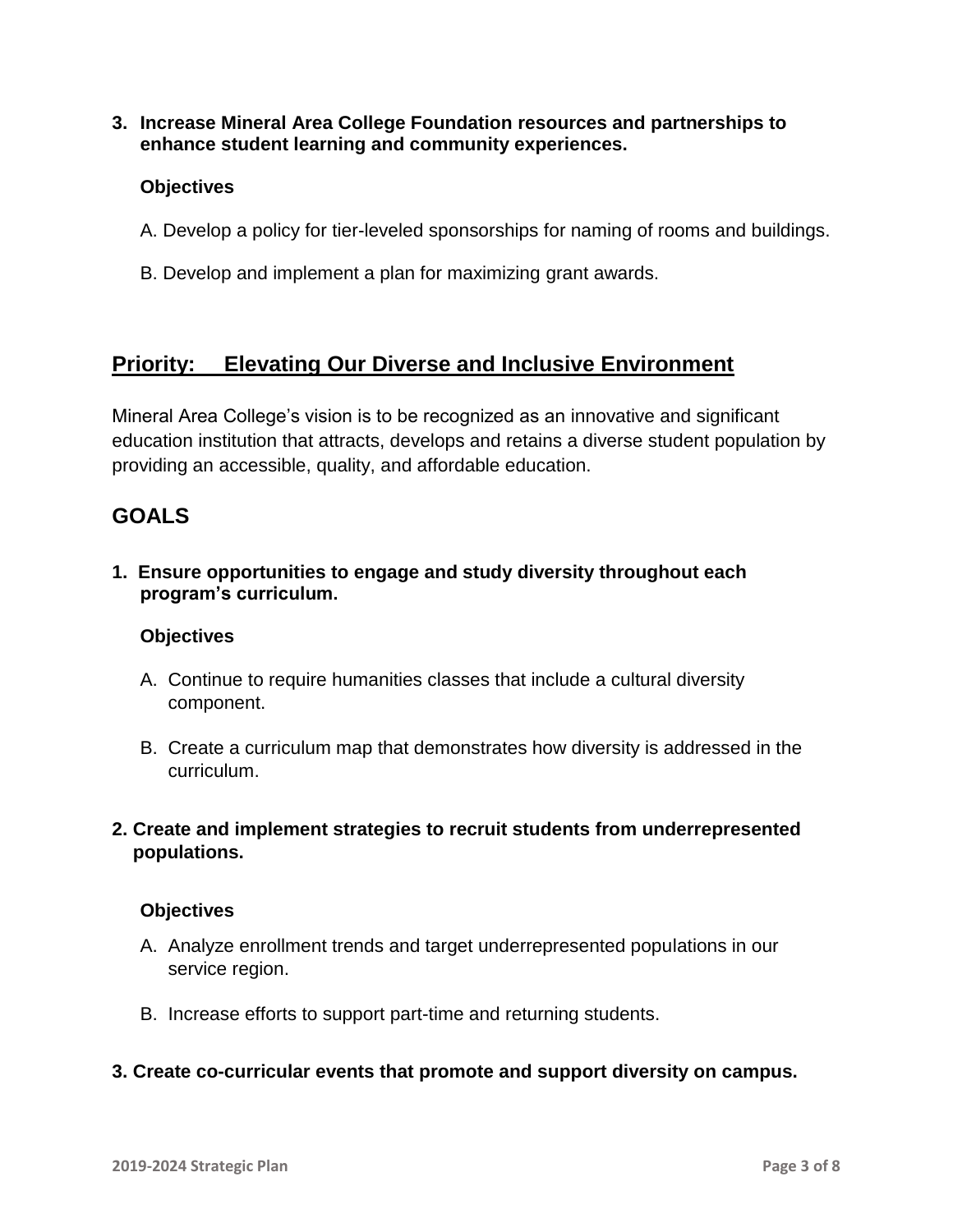### **Objectives**

- A. Create a co-curricular learning outcome regarding diversity and begin assessing that outcome.
- B. Designate a faculty member to coordinate diversity awareness events on campus
- **4. Incorporate development for both employees and students to foster a diverse campus culture.**

### **Objectives**

- A. Provide professional development regarding current diversity topics including subjects such as gender.
- B. Revise the application form so that prospective students can indicate their preferred gender identity.

## **Priority: Assessing Student Learning**

The mission of Mineral Area College is centered on providing students a quality education. In keeping with this core principle, the College continually seeks to improve academic quality. Assessment of student learning is a critical component to quality improvement.

## **GOALS**

**1. Review and revise institutional assessment processes to assist in improving student achievement of institutional learning goals.**

- A. Research formative assessment options on the institutional-level so that students are not only assessed using exit exams
- B. Consider exit exam options for online students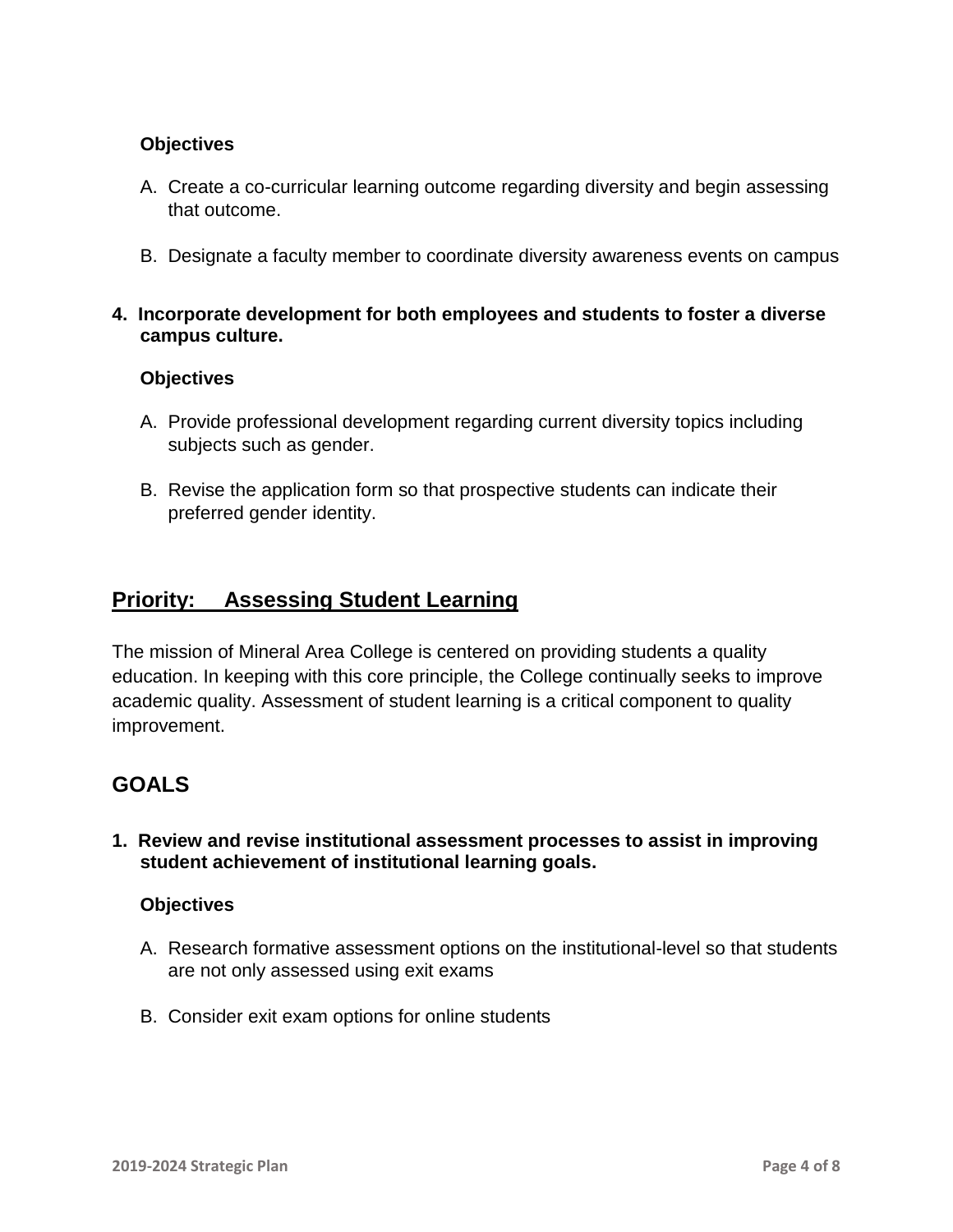- C. Pull and review data on student achievement on the eight institutional level learning goals, determine an area of focus, and create a detailed action plan
- **2. Make improvements to program review processes to create a more beneficial, individualized process for each program's needs.**

### **Objectives**

- A. Create a rotation for program reviews
- B. Revise the program review templates for the A&S programs
- D. Review CTE program review results and the template from 2018-2019 and consider adding program-specific requirements to support that program's needs

#### **3. Evaluate and improve processes utilized to review course-level assessment findings and to document instructional improvements.**

#### **Objectives**

- A. Provide departments course-level findings reports after each term and require action plans to be created annually
- B. Create a curriculum map to demonstrate where institutional learning outcomes are addressed in the general education core
- E. Clarify assessment responsibilities for all employees

#### **4. Refine co-curricular assessment processes to collect, analyze, and utilize data to improve co-curricular activities**

- A. Review processes at the end of year one (2018-2019) and make adjustments as needed
- B. Create co-curricular activities to support co-curricular learning outcomes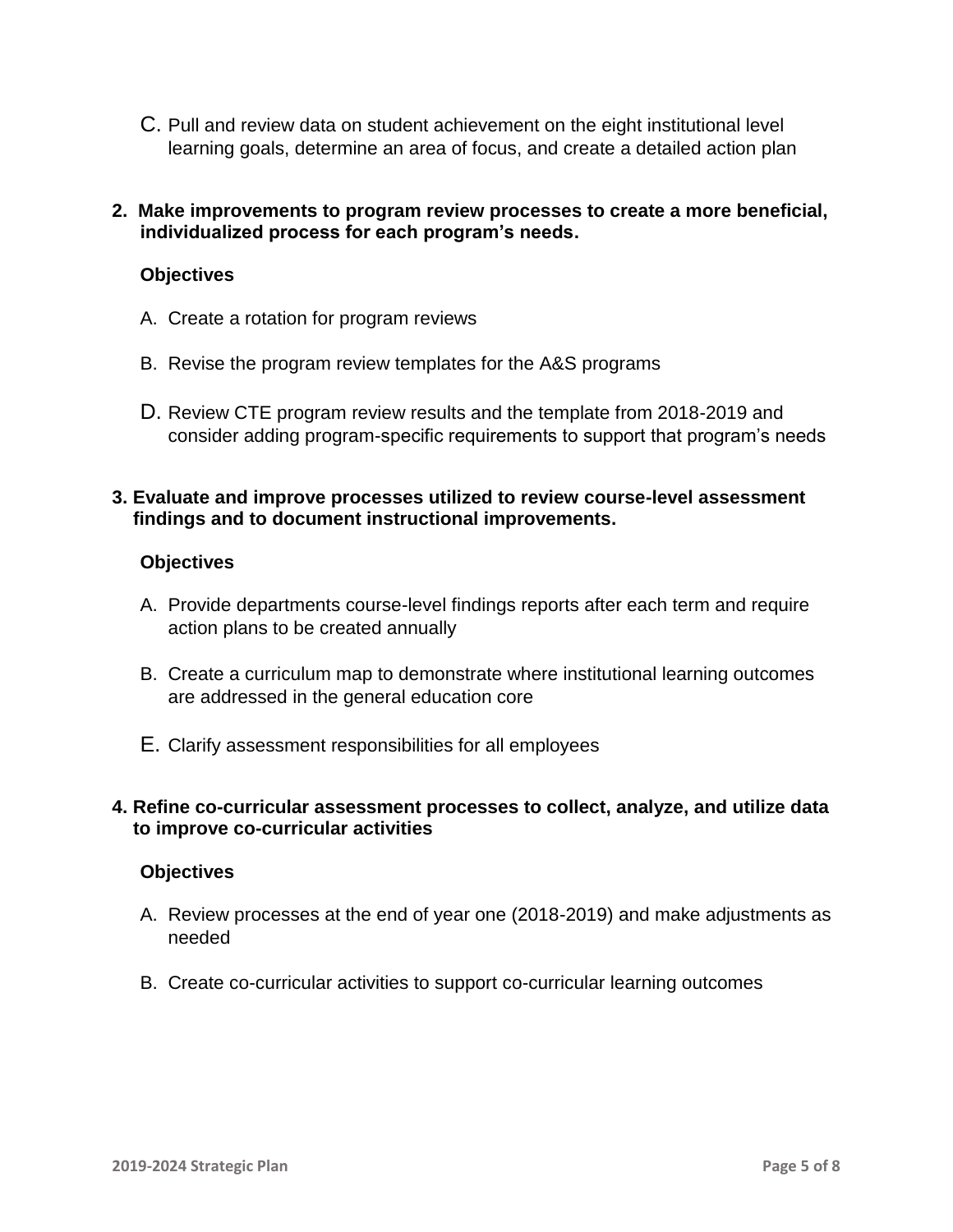## **Priority: Improving Operational Effectiveness**

Mineral Area College strives to provide a quality, affordable education. The foundation of improvement lies with process improvement. To improve operational efficiency and effectiveness, the College must review outcomes and analyze procedures.

## **Goals**

**1. Ensure campus procedures include internal and external benchmarking and systematic performance analysis.**

### **Objectives**

- A. Review and update current procedures and associated benchmarking measurements to ensure both external and internal measurements are incorporated.
- B. Create a centralized procedural manual for core institutional processes.

### **2. Establish a formal internal audit process.**

### **Objectives**

- A. Determine key operational processes and develop a timeline for internal auditing that aligns with benchmarking standards.
- B. Formalize an organizational procedure identifying positions responsible for carrying out and recording audit procedures.
- C. Establish a communication plan for sharing audit results.

## **Priority: Maximizing Mission Outcomes**

Mineral Area College is dedicated to the belief that learning beyond high school is essential for the full development of individuals' interests and capacities and for the training of responsible citizens who will make a worthy contribution in a democratic society. Through its programs and partnerships, the College contributes to the economic development and general welfare of the region. The College seeks to maximize those outcomes by increasing the population it serves.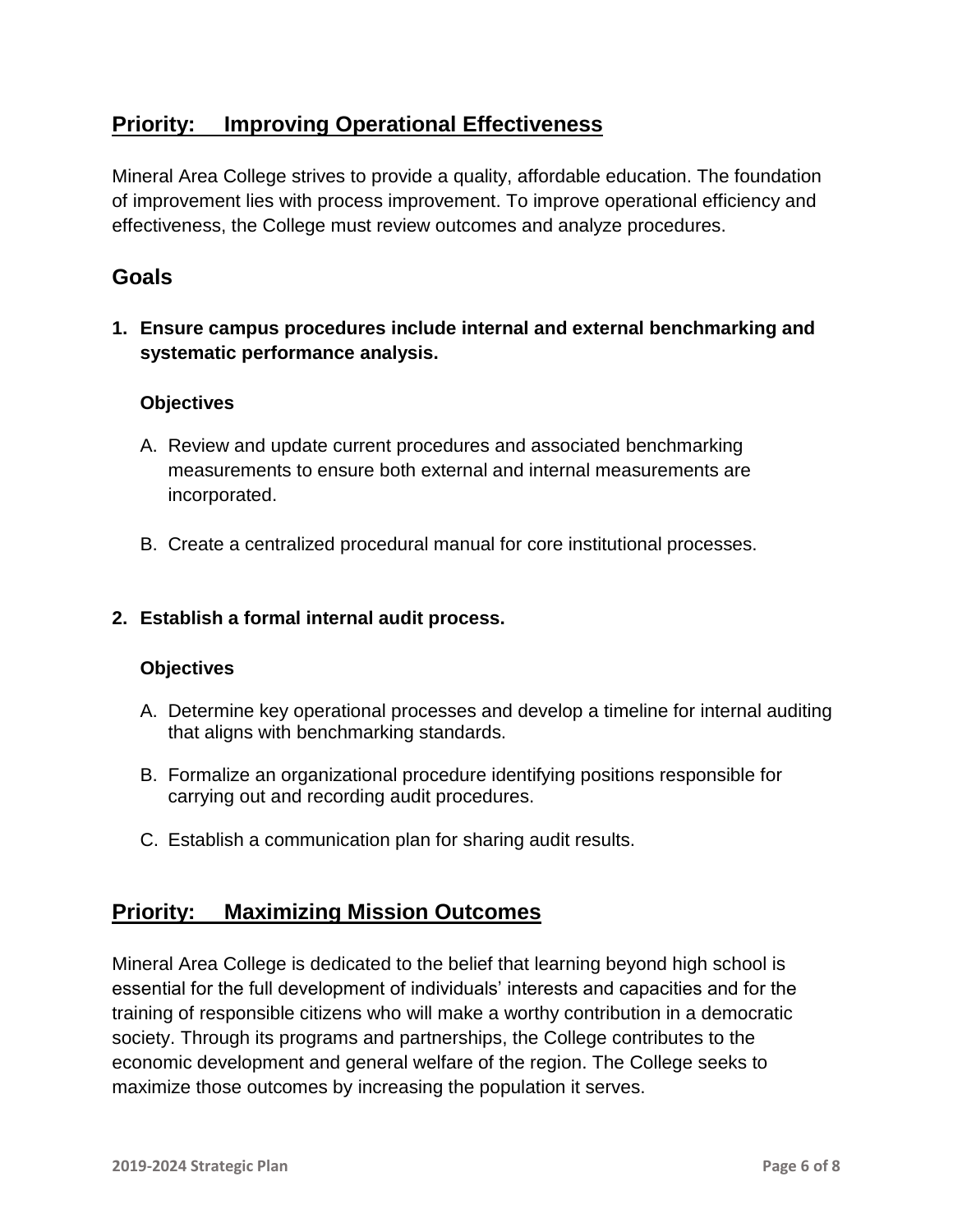# **GOALS**

**1. Increase public awareness of the resources, programs and facilities that are available at Mineral Area College.** 

### **Objectives**

A. Develop and implement innovative community outreach activities.

B. Publicize secondary services and benefits that MAC provides to the community such as its contributions to local economic development, faculty and student involvement in charity events and community services.

**2. Improve public perception of career fields that do not require a bachelor's degree.** 

#### **Objectives**

A. Engage employer partners to promote local jobs and the quality and benefits of MAC's programs.

- B. Increase opportunities for middle school students to come to campus.
- C. Develop a formalized strategy for chamber and civic organization participation, both in member representation and as speakers.
- D. Highlight employer partners in program advertising.

## **3. Improve digital presence through social media and marketing through emails and streaming services.**

### **Objectives**

A. Develop and implement a plan of action to increase engagement and followership based on analytics and SEO data.